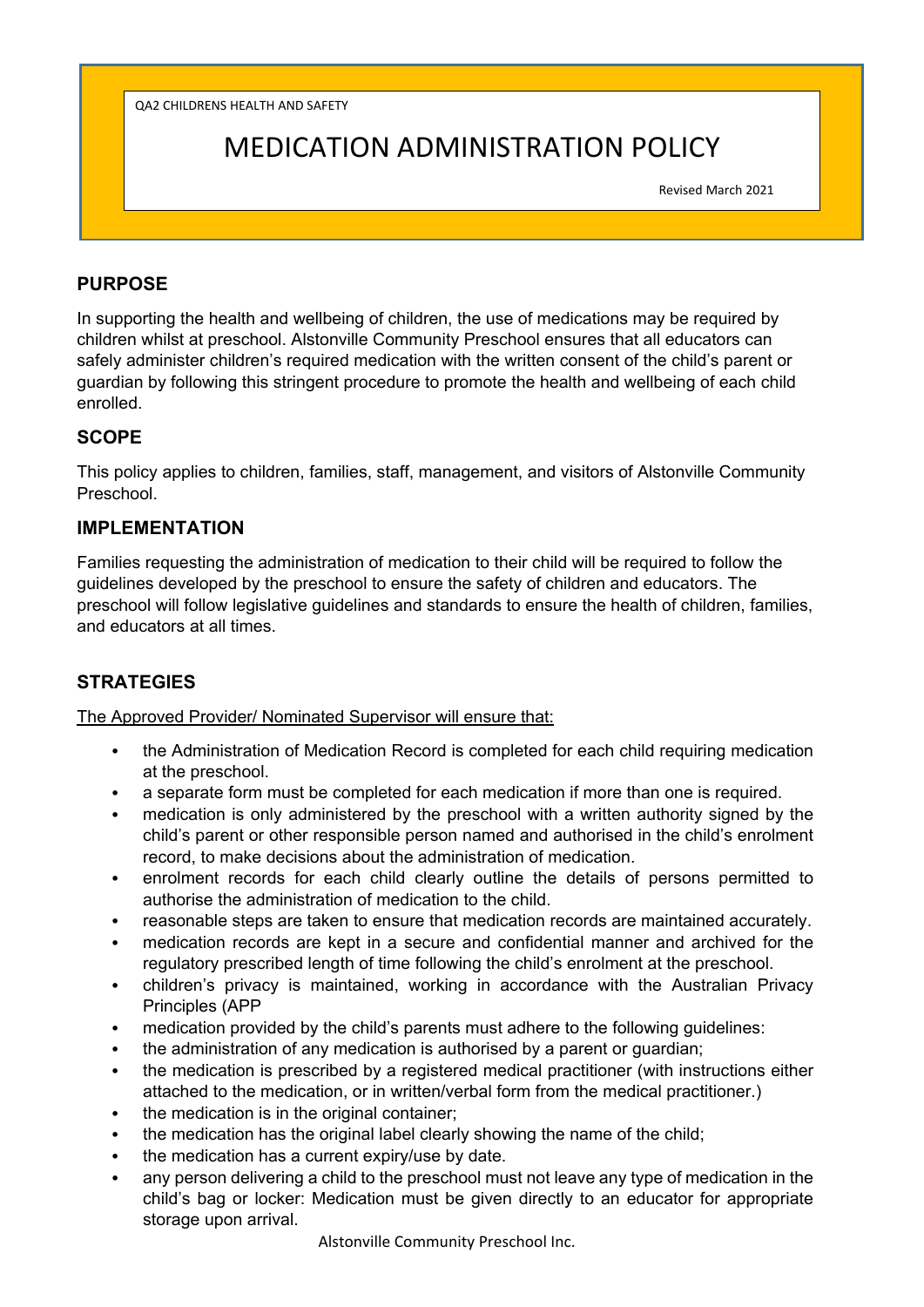- educators receive information about medical and medication policies during their induction.
- families are informed of the medical and medication policies of the preschool and the need to ensure that safe practices are adhered to for the wellbeing of both the child and educators.

#### The Nominated Supervisor/ Responsible Person /Educators will:

- not administer any medication without the authorisation of a parent or person with authority, except in the case of an emergency, when the written consent on an enrolment form, verbal consent from an authorised person, a registered medical practitioner or medical emergency services will be acceptable if the parents cannot be contacted.
- ensure that medications are stored in the refrigerator in a labelled medication container inaccessible to children. Medications not requiring refrigeration, will be stored in a labelled medication container, inaccessible to children.
- ensure that two educators administer and witness medications at all times. At least one of these educators must have approved First Aid qualifications in accordance with current legislation and regulations.

Both educators are responsible for:

- checking the Medication Form and ensuring instructions on the form are consistent with the doctor's instructions and the prescription label.
	- checking the prescription label for;
		- the child's name
		- the amount of medication being administered
		- the use-by date.
		- confirming that the correct child is receiving the medication
- signing and dating the medication form
- returning the medication back to the locked medication container.
- discussing any concerns or doubts about the safety of administering medications with the Nominated Supervisor to ensure the safety of the child; ie seeking further information from the family, the prescribing doctor, or the Public Health Unit before administering medication if required.
- ensuring that the Medication Record is completed and stored correctly.
- following hand-washing procedures before and after administering medication.

#### Families will:

- notify the Nominated Supervisor verbally when children are taking any medications. This includes short and long term medication use.
- complete and sign the Medication Record for their child requiring medication whilst they are at the preschool.
- assist Educators to complete long-term medication plans with reference to the medical practitioner's advice and ensure plans are signed by the medical practitioner.
- update (or verify currency of) long term medication records quarterly or as the child's medication needs change.
- be required to keep prescribed medications in original containers with pharmacy labels. Medication will only be administered as directed by the medical practitioner and only to the child whom the medication has been prescribed for. Expired medications will not be administered.
- keep children away from the preschool while any symptoms of an illness remain and for 24 hours from commencing antibiotics to ensure they have no side effects to the medication.
- **NOT** leave any medication in children's bags.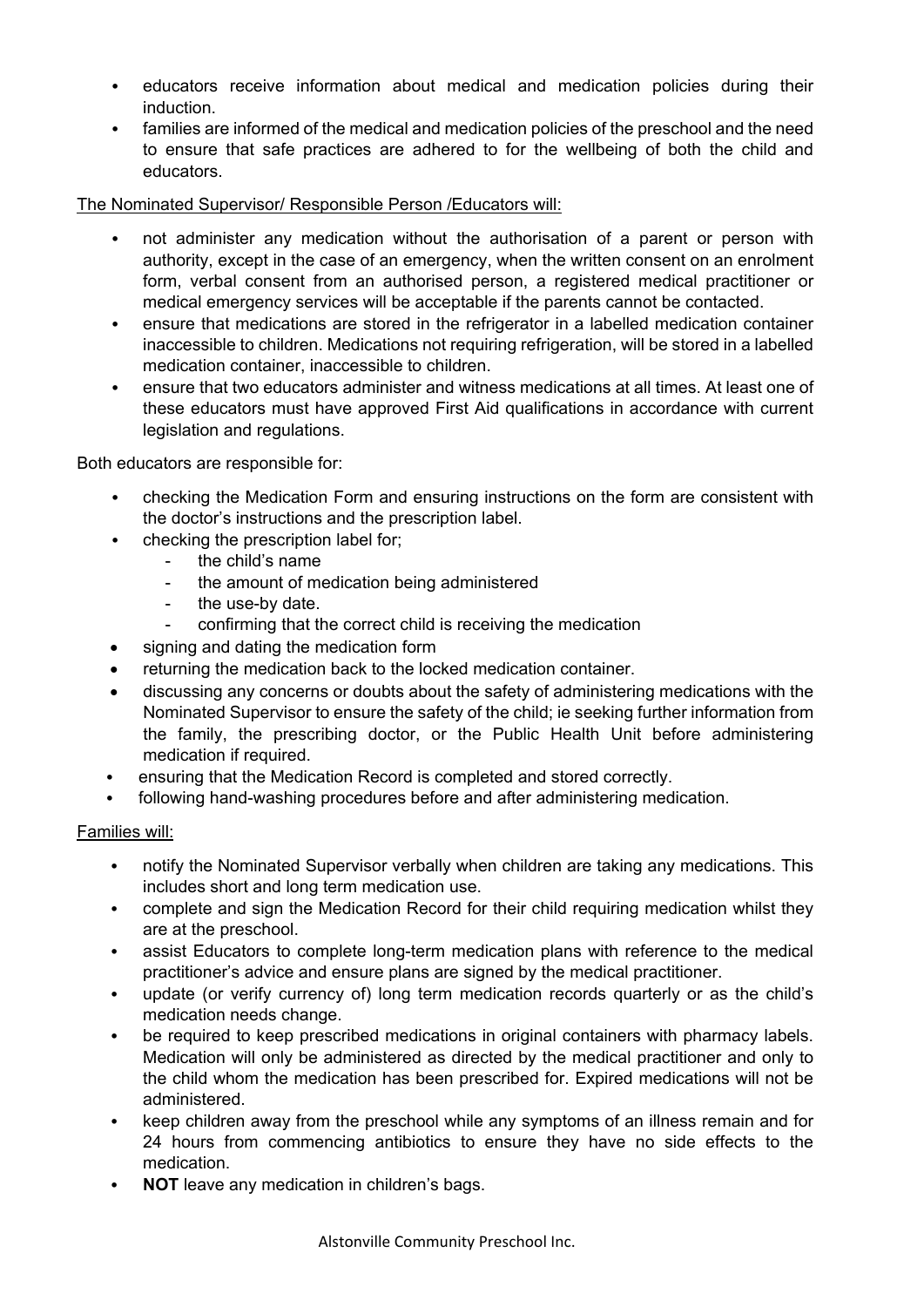- give any medication for their children to the Nominated Supervisor or Responsible Person, who will provide the family with a Medication record to complete.
- complete the Medication record and the Nominated Supervisor/responsible person will sign to acknowledge the receipt of the medication.
- provide any herbal/ naturopathic remedies or non-prescription medications (including Paracetamol or cold medications) with a letter from the doctor detailing the child's name and dosage: Note that the stated procedure for administering medications applies to the administration of non-prescription medications.

### **ADMINISTRATION OF PARACETAMOL**

- Alstonville Community Preschool does not keep Paracetamol on the premises.
- Families must provide their own Paracetamol for use as directed by a medical practitioner.
- To safeguard against the over use of paracetamol, and minimise the risk of masking the underlying reasons for high temperatures, educators will only administer Paracetamol if it is accompanied by a doctor's letter stating the reason for administering, the dosage and duration it is to be administered for.
- If a child presents with a temperature or becomes ill whilst at the preschool, the family will be notified immediately and asked to organise collection of the child as soon as possible.
- The family will be encouraged to visit a doctor to find the cause of the temperature.
- While waiting for the child to be collected, educators will:
	- remove excess clothing to cool the child down.
	- offer fluids to the child.
	- encourage the child to rest.
	- provide a cool, damp cloth for the child's forehead and back of the neck.
	- monitor the child for any additional symptoms.
	- maintain supervision of the ill child at all times, while keeping them separated from children who are well.

### **MEDICATIONS KEPT AT THE PRESCHOOL**

- Any medication, cream or lotion kept on the premises will be checked monthly for expiry dates in conjunction with the First Aid checklist.
- A list of first aid kit contents close to expiry or running low will be given to the Nominated Supervisor who will arrange for the purchase of replacement supplies.
- If a child's individual medication is due to expire or running low, the family will be notified by educators that replacement items are required.
- It is the family's responsibility to take home short-term medication (such as antibiotics) at the end of each day, and return it with the child as necessary.
- MEDICATION WILL NOT BE ADMINISTERED IF IT HAS PASSED THE PRODUCT EXPIRY DATE.
- Families are required to complete a medication form for lotions to be administered. (Longterm medication form).

### **EMERGENCY ADMINISTRATION OF MEDICATION**

Emergency Medication Administration

- Written consent is requested from families on the enrolment form to administer emergency asthma, anaphylaxis, or other emergency medication or treatment if required;
- If medication is administered without authorisation in the event of an Asthma or Anaphylaxis emergency the parents of the child are notified as soon as practicable,
- In the occurrence of an emergency and where the administration of medication must occur, the preschool must attempt to receive verbal authorisation by a parent of the child or emergency contact named in the child's Enrolment Form, who is authorised to consent to the administration of medication.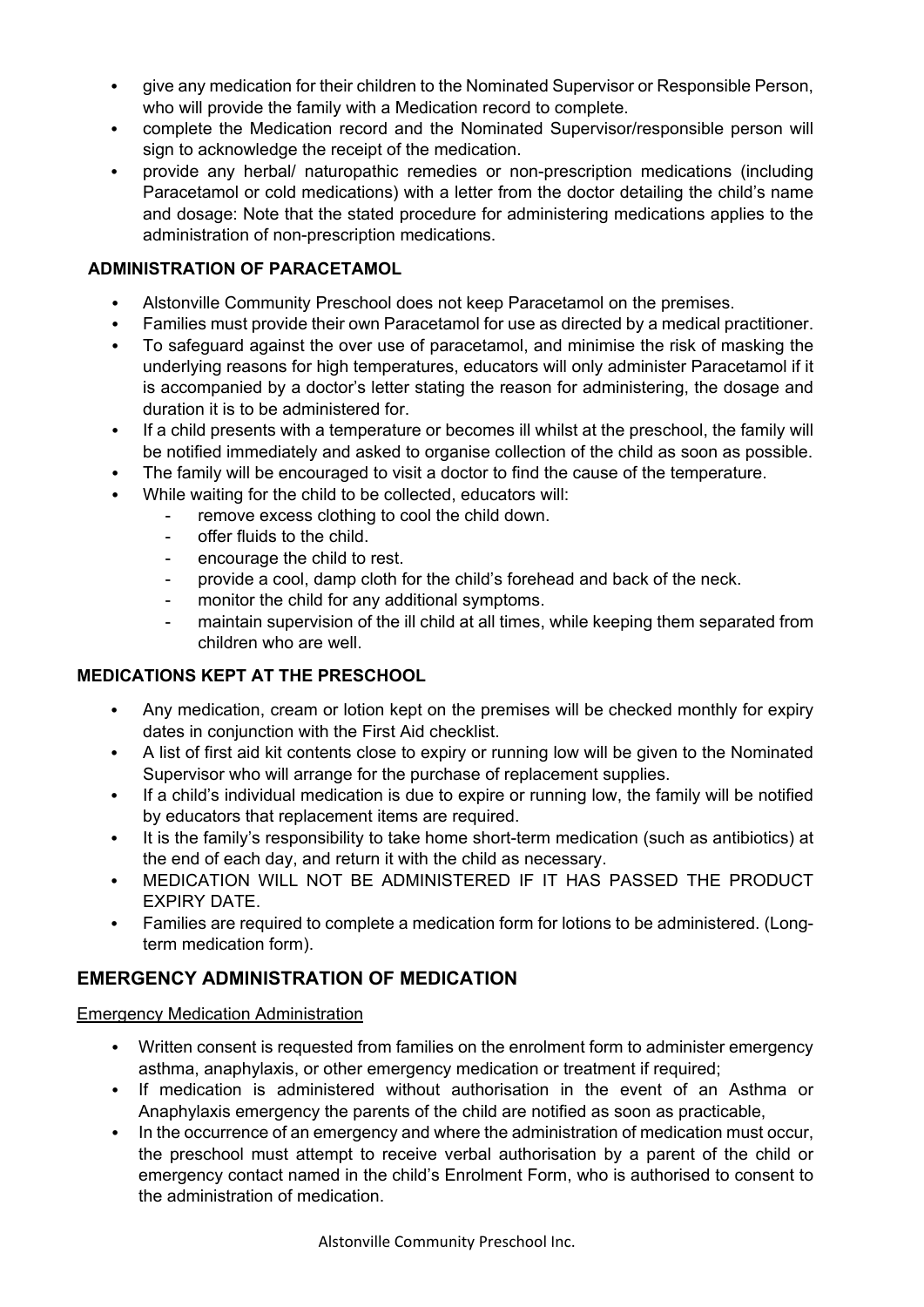- If all the child's nominated contacts are non-contactable, the preschool must contact a registered medical practitioner or emergency service on 000.
- Written and verbal notifications are given to a parent or other family member of a child as soon as practicable, if medication is administered to the child in an emergency when consent was either verbal or provided by medical practitioners.
- If the incident presented imminent or severe risk to the health, safety and wellbeing of the child or if an ambulance was called in response to the emergency (not as a precaution) the regulatory authority will be notified within 24 hours of the incident.

# **EMERGENCY INVOLVING ANAPHYLAXIS OR ASTHMA**

- For anaphylaxis or asthma emergencies, medication/treatment will be administered to a child without authorisation, following the provided action plan for the child concerned.
- The preschool will contact the following (as required) as soon as practicably possible:
	- Emergency Services
		- A parent of the child
	- the regulatory authority within 24 hours (if an ambulance was called).
- The child will be comforted, reassured, and removed to a quiet area under the direct supervision of a suitably experienced and trained educator.

### **EVALUATION**

The administration of medications is practiced in accordance with regulatory guidelines. Open communication between educators and families is a priority for ensuring children receiving medications remain safe and gain appropriate care to meet their health needs.